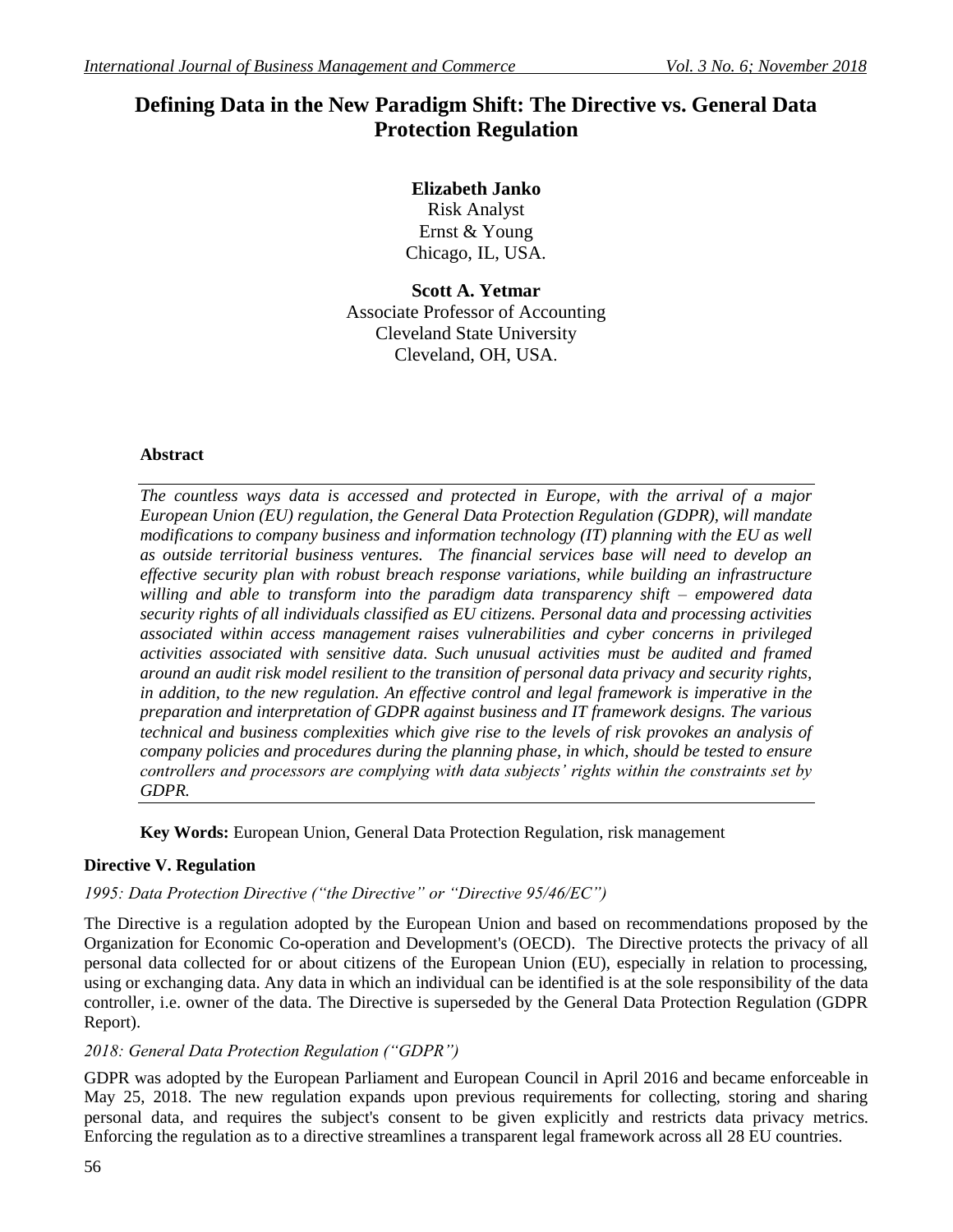A major change from the Directive is data processors being held accountable and responsible for data protection and privacy. Concern areas within cyber issues and third party contracts are highly risky in access management and processing activities (Schammo).

#### **Introduction**

The General Data Protection Regulation (GDPR) is a regulation requiring businesses to protect personal data and privacy of European Union (EU) citizens for transactions that occur within the EU Member States<sup>1</sup>. As stated, GDPR is a regulation, not a directive; it has a binding legal force. The objective of the new set of rules, implemented May 25, 2018<sup>2</sup>, intends to give citizens more ownership over personal data and to simplify the regulatory environment for businesses. In the era of digitization, reforming into a standard of protection everywhere in the EU revolutionizes the framework in how and in what ways data is synthesized and analyzed (Hunton & Williams LLP).

Inside and outside territories that conduct business within the EU, encompassing all types of businesses, specifically internet-based business models, will be significantly affected. An organization established in the EU is subject to GDPR, which replaces the Directive and overrides national laws that implement the Directive, to the extent that these have not been reconciled. An organization outside of the EU is subject to GDPR under these conditions; offers goods or services to EU data subjects or monitors the behavior of EU data subjects. For example, activities in Member States, or in relation to residents of such Member State, which currently follows the Directive  $[Rec.20; Art.1(1)(c)]^3$  and uses means of processing in the EU will have low, if any, practical impact from the GDPR implementation. GDPR applies to organizations established outside the EU if the controller or processor processes personal data of EU residents when offering a good or services. Alternatively, any organization not currently under the Directive, but offers goods or services to EU residents, is subject to a full range of compliance obligations under GDPR (Gabel).

### **Who Is Classified As a EU Citizen?**

#### *Personal Data*

The relevant processing activities by United States (US) companies are predominately affected by the outside impact of the EU GDPR regulation and must abide by extra territorial applicability. In consideration of the applicable organizations affected by GDPR outside the Member States and non-explicit subjectivity to the Directive, describing what and who constitutes as personal data, as well as other data classifications, within EU and US policies should be defined. Under [Rec.20; Art.2 (a)] of the Directive, *personal data* is defined as information relating to identifiable persons (i.e. "data subject"); directly or indirectly, in particular by reference to an identification number or to one or more factors specific to physical, physiological, mental, economic, cultural or social identity (Schammo). Under [Rec.26; Art. 4(1)] of the GDPR, the definition of *personal data* is similar to the Directive, with the exception, that the particular reference is an "identifier" such as an identification number, location data, and the online identifier specific to additional factors of "genetic" data (Schammo).

#### *Sensitive Data*

l

The special category of *sensitive data* within the classification of personal data is subject to additional protections, and organizations must have high grounds to process the data as to general personal data. Under [Rec.20; Art.8 (1)] of the Directive, *sensitive data* is personal data revealing racial or ethnic origin, political opinions, religious or philosophical beliefs, trade union membership, and data concerning health or sex life (Schammo). Under [Rec.10 34, 35, 51; Art.9 (1)] of the GDPR, sensitive data is an extension of the Directive"s description with data concerning health or sex life and sexual orientation; genetic data or biometric data. Data relating to criminal offenses and convictions under the criminal law adhere to outside of EU legislative competencies. The GDPR makes no material alterations to the approach set out by the Directive.

<sup>&</sup>lt;sup>1</sup> The EU consists of 28 member states founded by the union and is subject to the privileges and obligations of membership. Following the 2017 International Monetary Fund data report, to list a few Member States, as provided by ascending nominal GDP per capita (in billion USD) are; Germany (*\$3,651,871*), France (*\$2,574,807*), United Kingdom (*\$2,565,810*), Italy (*\$1,921,139*), Russia (*\$1,469,341*), and Spain (*\$1,307,170*). *International Monetary Fund, World Economic Outlook Database (IMF, October, 2017).*

*<sup>2</sup> EU General Data Protection Regulation, GDPR Timeline of Events (EUGDPR, 2018).*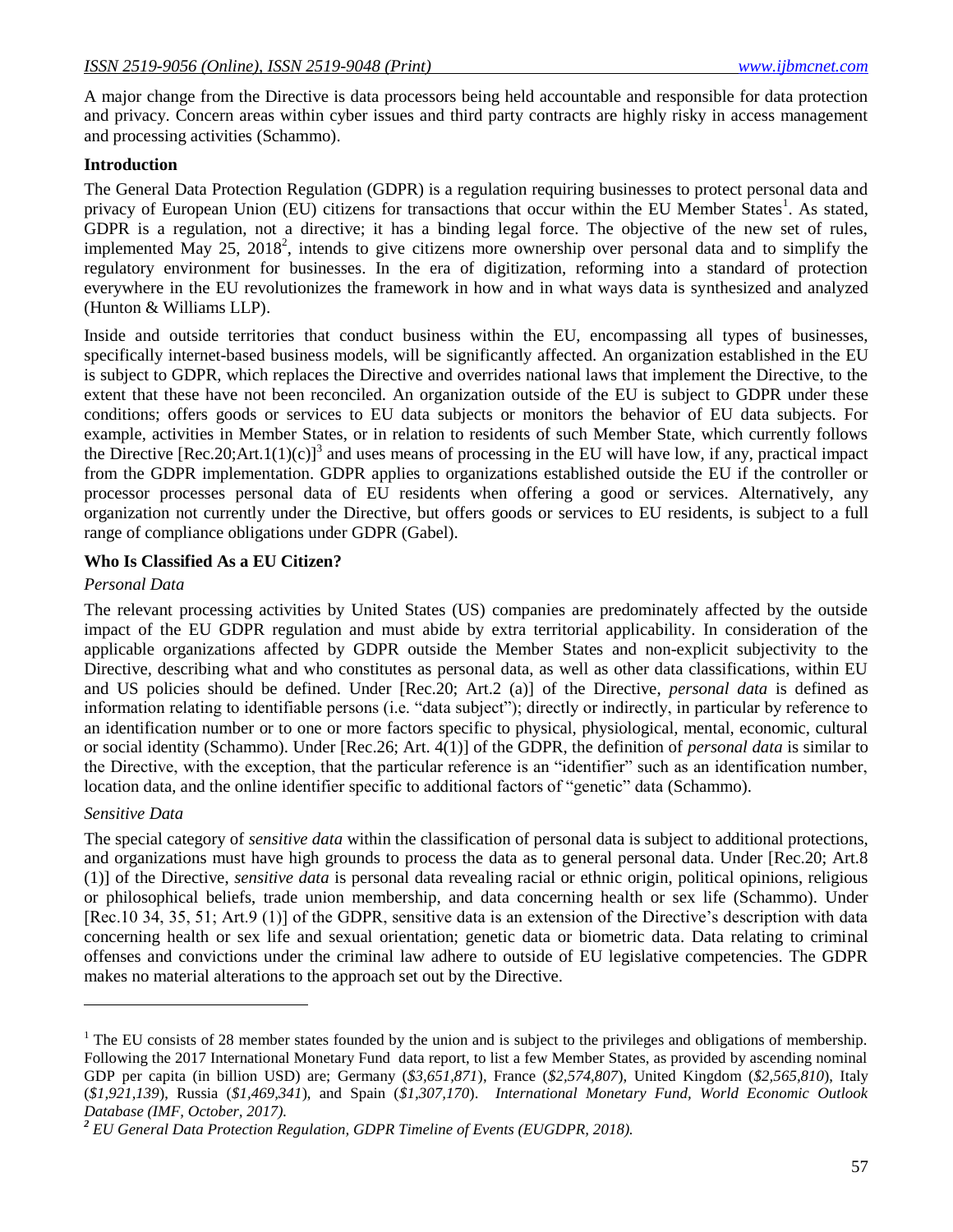## *Anonymous Data*

Individuals in which cannot be identified, directly or indirectly, to data are defined as *anonymous data*. Under [Rec.26] of the Directive and [Rec.2] of the GDPR, there is no clear applicability to anonymous classifications to data (Schammo). *Anonymous data* is outside the scope of the Directive and GDPR.

## *Pseudonymous Data*

A special category of *pseudonymous data* within personal data is characterized as data which no individual can be identified, directly or indirectly, unless a "key" is defined to re-identify the data. Pseudonymization does not remove all identifying information from data, yet reduces the likability of a dataset with the original identity of an individual (e.g., an encryption scheme). Organizations with personal data should implement one or more of the following techniques to minimize risk and automation can reduce the cost of compliance: data masking and data encryption. Data masking is a more widely applicable standard solution as it enables organizations to maintain the usability of their customer data (Schammo).

Additionally, data can be de-identified and de-sensitized so that personal information remains anonymous in the context of support, analytics, testing, or outsourcing. On the other hand, data encryption translates data into another form, or code, so that only people with access to a secret key, a "decryption key," or password can read it. Under [Rec.26, 28-29, 75, 78, 156; Art.4(5), 6(4)(e), 25(1), 32(1)(a), 40(2)(d), 89(1)] of the GDPR, *pseudonymous data* is treated as personal data because it enables the identification of individuals via a key. The key enables re-identification of individuals to be kept separate and secure. The risks associated with pseudonymous data are lower. Therefore, the levels of protection required for such data are lower (Schammo).

## **Processing Activites**

Processing is a vague term which encompasses any personal data, including collecting storing and deleting such data. Under [Art.2 (b)] of the Directive, processing means any operations performed within the scope of personal data, automatic or not; in the forms of collecting, recording, organizing, storing, adapting, altercating, retrieving, consulting, using, disclosing, disseminating, blocking, or destructing the data (Schammo). Under [Art. 4(2)] of the GDPR, the characteristics of processing activities are similar as the Directive, with the exclusion, performing upon personal data or "sets of personal data." Relative to the Directive, implementing GDPR will not give rise to a significant impact on what is defined as the current state of processing activities.

#### **Data Protection and Privacy**

## *Data Subject Rights*

An effective security plan, with resilient breach response modifications, builds an infrastructure willing and able to transform into the paradigm data transparency shift. The role of the controller and processor is vital in the preparation and interpretation of the new regulation against current business and IT framework designs. Policies and procedures designed should be tested continuously to ensure controllers are able to comply with data subjects' rights within the time limits set by GDPR. Controllers should review and update current fair collection notices to guarantee compliance with the extended information requirements. It is imperative to discuss the various data subject rights with significant changes from the Directive to the GDPR in light of controller and processor responsibilities in the new age of data transparency and empowerment (Loshin).

#### *Breach Notification*

Prior to the anticipated GDPR implementation, Europe had no universally applicable law requiring notification of data breaches. Under [Art. 33(1)] of the GDPR, "the controller without undue delay, and where feasible, not later than seventy-two hours after having become aware of it, shall notify the breach to the supervisory authority." Companies are required to build an infrastructure resilient and automatically responsive in compliance to the EU enforced standard. Failure to comply, in relation to security and data breach notification, can amount up to ten million Euros for the controller and processor. The role of the controller and processor is highly important in the interpretation and practice of the new regulation. Controllers are required to implement appropriate technical and organizational measures together with a process for regularly testing, assessing and evaluating the effectiveness of those measures to ensure the security of processing [Article 32]. Therefore, implementing a coordinated approach, including technology, enforces breach response policy and broader staff training making employees ready and able to respond to data breaches and report as quickly as demanded by the regulation.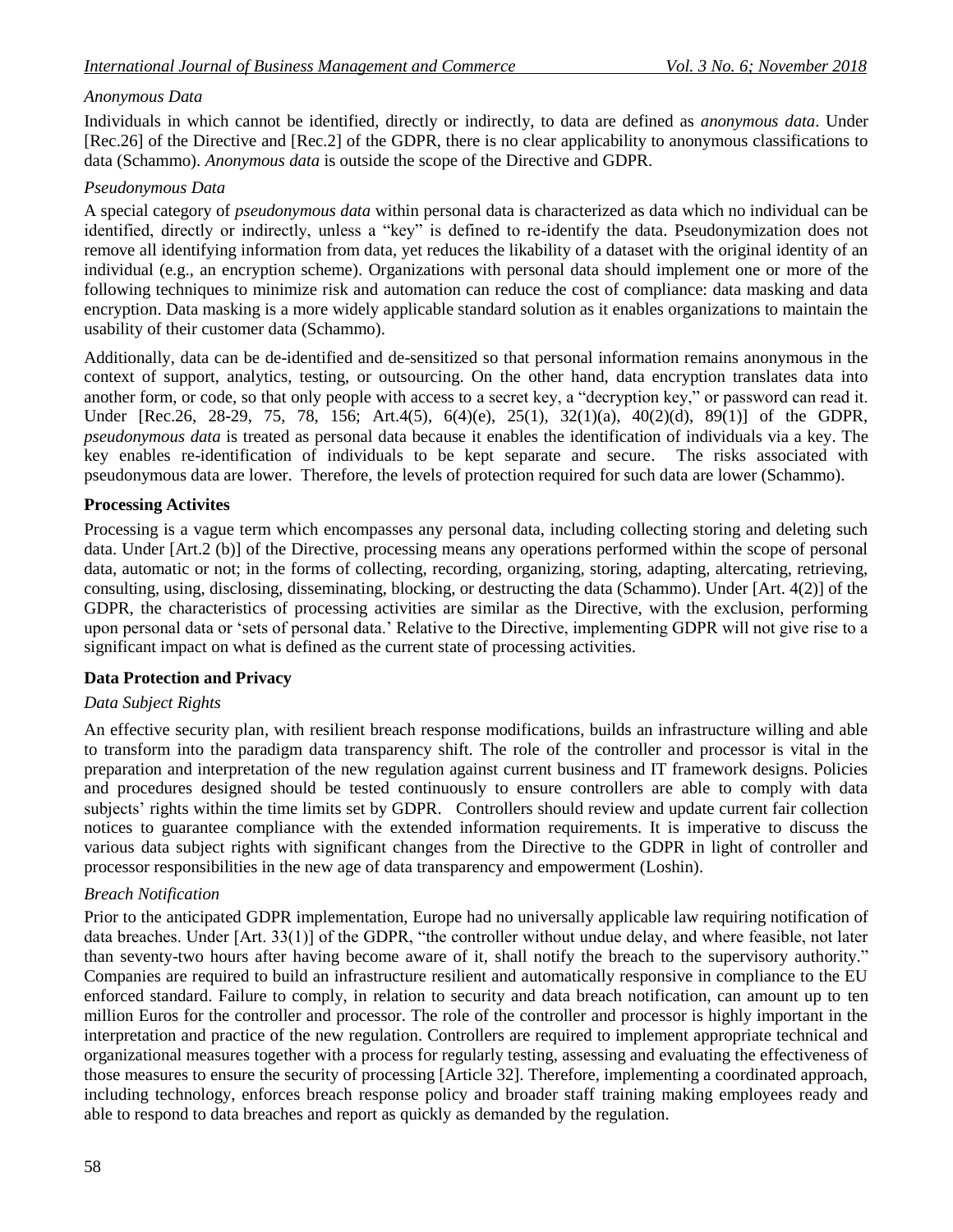Controllers are also required to keep a record of all data breaches, whether or not notified to the supervisory authority, and permit audits by the supervisory authority [Article 33(5)]. Employees represent a highly probable security source as to technology. Regular training raises awareness and importance in good security practices and how to identify current threats. Dependent on a corporate network's applications, developing a modified plan with an effective breach response tactic requires a combination of information technology, personal relations and legal (Hunton & Williams LLP).

### **Other Data Rights For Individuals**

#### *Right to Access*

Expanding from the GDPR, within [Article 15], right for data subjects to obtain from the data controller confirmation as to whether or not personal data concerning them is being processed, where and for what purpose. Meaning, the controller must provide a copy of the personal data, free of charge, in an electronic format. The subject access rights dramatically changes into a paradigm of data transparency and empowerment of data subjects (Gabel).

#### *Right to be Forgotten*

Under [Article 17], the right to be forgotten, or "data erasure," warrants the data subject to have the right for the data controller to erase personal data, terminate further dissemination of the data, and potentially have third parties halt processing of the data. The conditions for erasure, includes data no longer being relevant to original purposes for processing, or a data subjects withdrawing consent. Also, requiring controllers to compare the subjects' rights to "the public interest in the availability of the data" when considering such requests. This right is not absolute because it only raises a narrow set of processing circumstances where the controller has no legal ground for processing the information (Gabel).

#### *Right Not to be Subject to Automated Decisions*

Expanding from the Directive right not to be subject to automated decision making, GDPR expressly refers to profiling as an example of automated decision making [Article 22]. Automated decision making and profiling "which produces legal effects concerning, the data subject, or similarly significantly affects are only permitted where; one, necessary for entering into or performing a contract, two, authorized by EU or Member State law, and three, the data subject has given their explicit consent." The scope of this right is potentially broad and may throw into question legitimate profiling (e.g., to detect fraud and cybercrime). It also presents challenges for the online advertising industry and website operators who will need to revisit consenting mechanics to justify online profiling for behavioral advertising (e.g., cookies and online tracking). (Gabel).

#### *Data Portability*

New to GDPR and no deviation from the Directive, under [Article 20], processing of personal data is justified on the basis that the data subject has given their consent to processing or where processing is necessary for the performance of a contract. As well as, where the processing is carried out be automated means, and the data subject has the right to receive or transmit to another controller all personal data. Again, it is imperative that controllers develop procedures to enable the collection and transfer of personal data when requested to do so by data subjects and fall within legal and control framework metrics (Gabel).

#### **Hot Topic: Cybersecurity**

The more control one has over who has access to sensitive and confidential data, the more control you have over how much damage can be done when a user account is used for malicious activity. Sounding easier said than done, this concept enforces the protection of data against the numerous calculated and uncalculated threats. Because remediation and loss of business are two of the biggest costs one faces after a data breach, being able to limit what is leaked can keep your business operating productively and effectively. Indicative by the substantial growth of an expected twelve-fifteen persent CAGR (compound annual growth rate) with a five year trailing projection, anticipating the fines for non-compliance aggravates the demand for identity and access management (IAM) spending. According to a 2017 Ovum report, an anticipated two-thirds of U.S. companies will be affected by GDPR. Therefore, this will require them to restructure their business and IT-focused strategies in EU countries (EU GDPR Portal).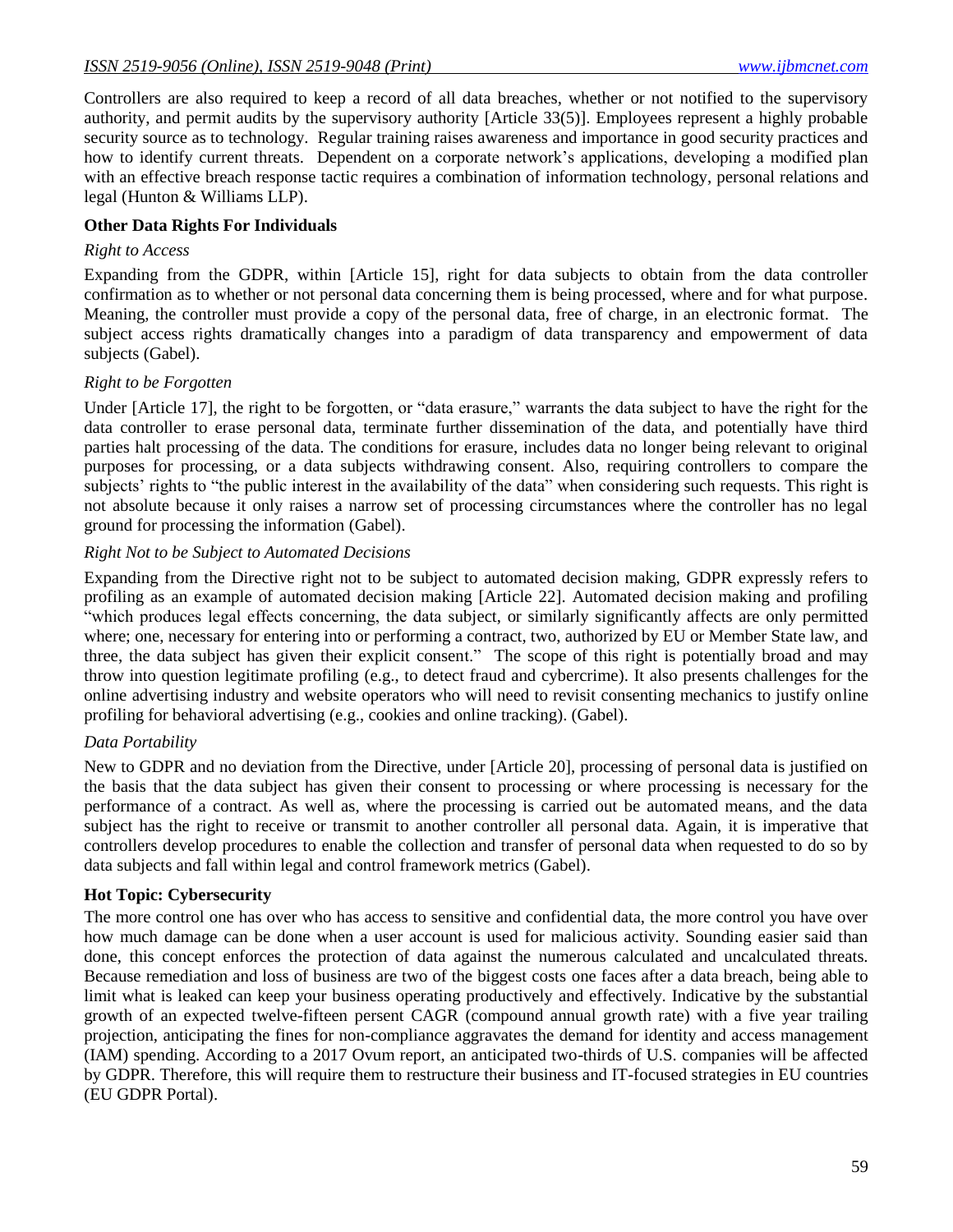### *Access Management*

A form of an access management solution to cyber concerns is the identity and access management (IAM), which is a framework for business processes that facilitates the management of electronic or digital identities. The framework includes the organizational policies for managing digital identity, as well, as the technologies needed to support identity management. Hence this aligns business and information technology within the company"s infrastructure design (Loshin).

### *Privileged and Sensitive Data*

Protecting personal data requires complete control over privileged access, which is the foundational principle of the GDPR. Controllers and processors will be required to assess risks posed by personal data processing operations to the rights and freedoms of individuals. GDPR [Article 32(1)], as the "security of processing"; provides that controllers and processors must consider" among various external and internal factors, the risks to the fundamental rights and freedoms of individuals that are associated with their processing activities and must implement "appropriate technical and organizational measures to ensure a level of security appropriate to the risk". Article 40 (2)(h) provides the codes of conduct in which addresses risk assessments and sanctions the accountability and governance metrics organizations must adhere to within their governance, compliance and technology internal frameworks (Hunton & Williams LLP).

### **The "Risk-Based Approach"**

A "risk-based approach" follows the practical application of the GDPR within an organization"s internal framework; across governance, compliance and technology through accountability and internal privacy management programs. Risk can be classified by taking into account the time frame of the impact of the possible harms and subsequent threats to security of the organization. Solutions and opportunities for policy development and guidance on key implementation issues expand the risk-based approach within GDPR compliance complexities (e.g., processing activities giving high risk across business operations). Through risk management practices, following the risk identification and classification system is useful as it enables organizations to define the scope of risk management within their organizations and to have a repeatable and consistent framework to identify risks to individuals in case by case scenarios over time.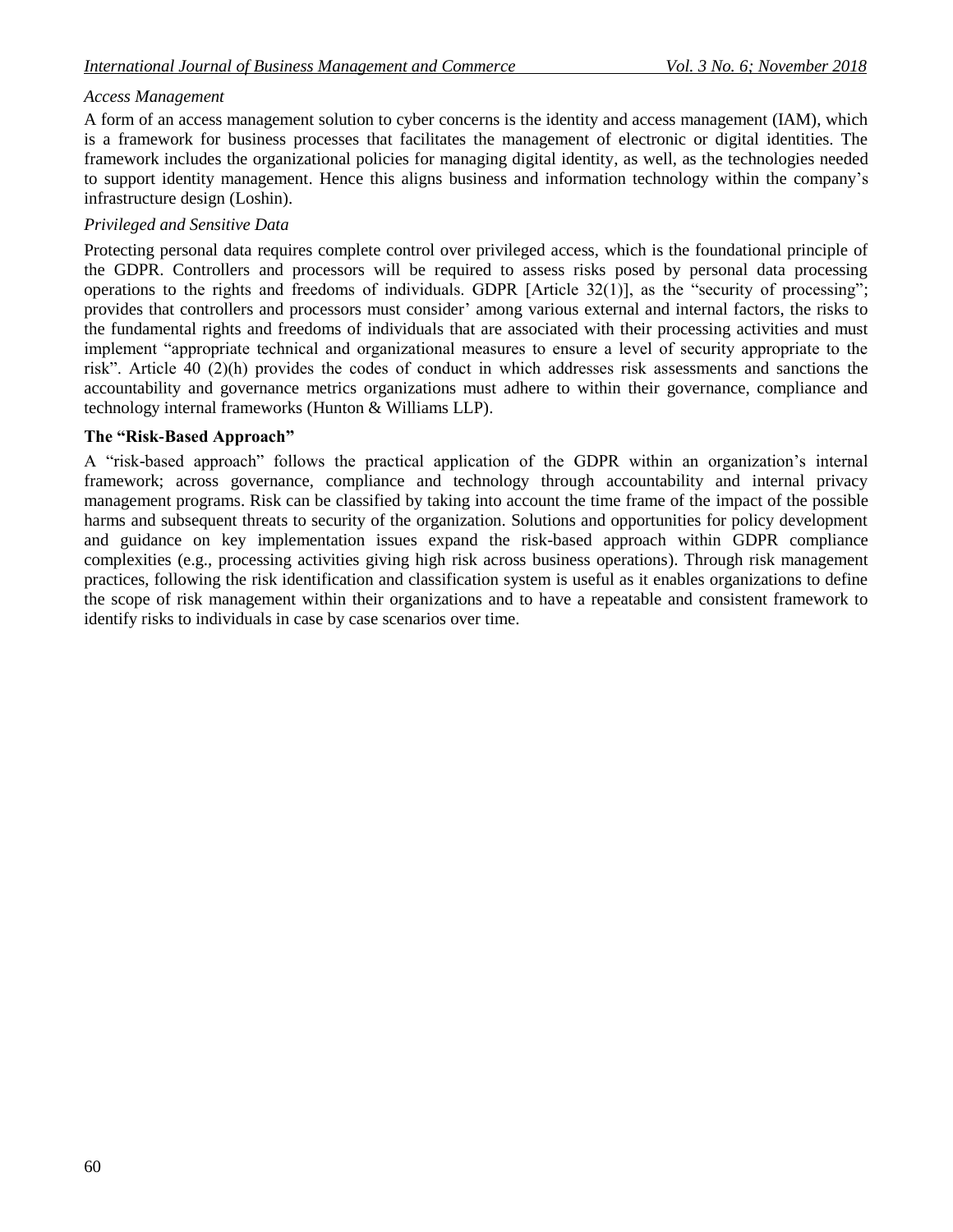

*Figure 1 Stages of the Risk Assessment Process in Compliance to GDPR Data Processing*

In consideration of how controllers respond or in what ways it affects management review of their practices captures the effect on the audit whether or not to process the data and seek consultation to connect technological risk to system design, which is identified by the process flow above (*Figure 1*).

#### *Risk Assessments*

In application to assessing risk within the business and IT process functions within an organization's infrastructure, utilizing an "Audit Risk Model" classifies and maps the direct and indirect relationships from *Figure 1's* process design flow.